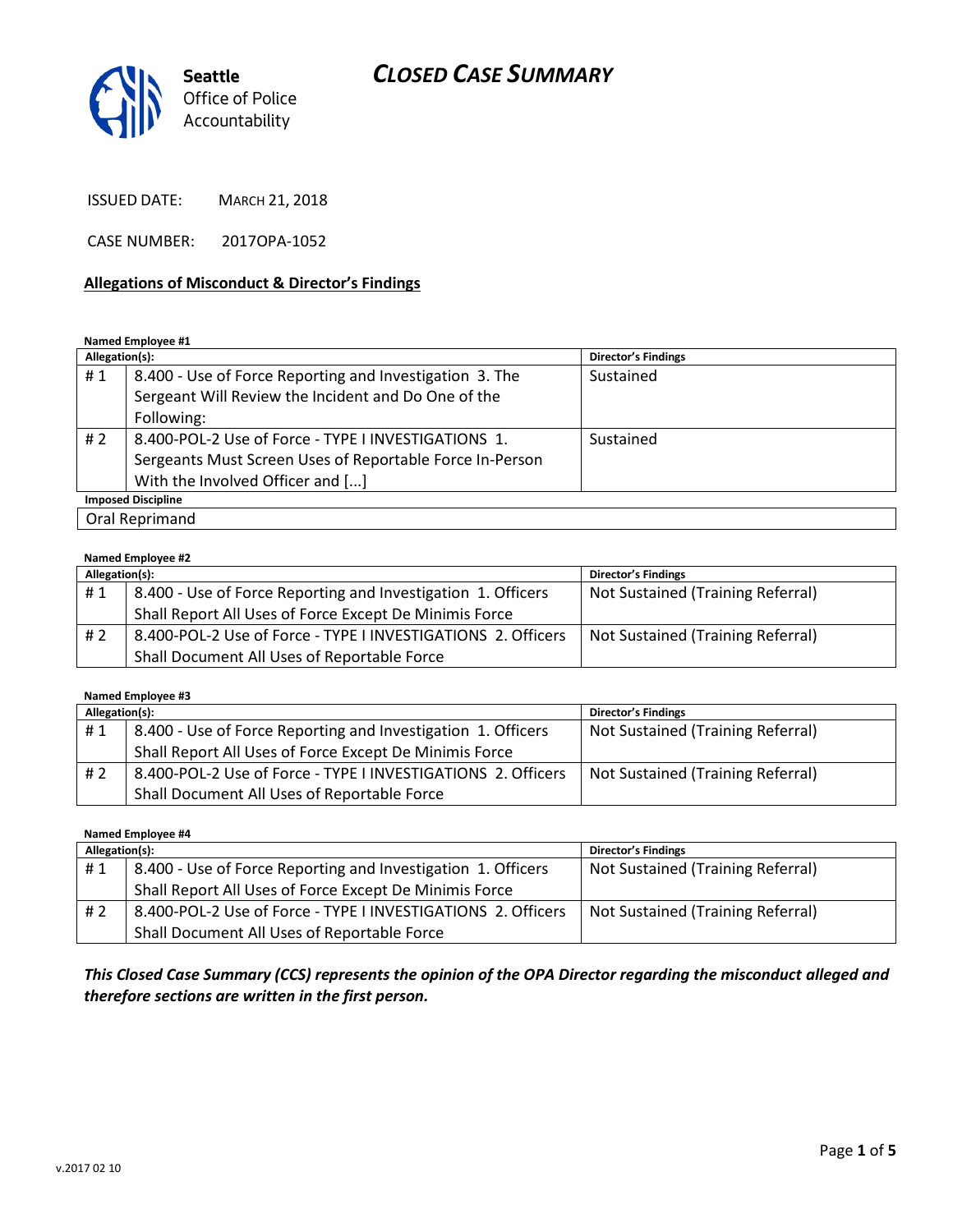OPA CASE NUMBER: 2017OPA-1052

#### **EXECUTIVE SUMMARY:**

The Complainant, the former Captain of the Department's Force Investigation Team, alleged that the Named Employees may have failed to report and document a use of force, as well as that Named Employee #1 may have failed to screen the force and to ensure that it was investigated.

#### **STATEMENT OF FACTS:**

The facts of this case are fairly straightforward. While in the holding cell at the West Precinct, the subject was involved in a physical altercation with the Named Employees when they tried to reapply handcuffs to him. During that struggle, the Body Worn Video (BWV) of all of the Named Employees indicated that the subject stated, at the time of the physical contact between him and the officers: "That fucking hurts. That really fucking hurts." None of the Named Employees reported that a complaint of pain was made or documented this complaint, which constituted a Type I use of force under SPD policy.

The subject was later booked at the King County Jail and while there committed suicide. The Department's Force Investigation Team (FIT) investigated this in-custody death and, in doing so, learned from Jail staff that the subject had reported being subjected to force while in SPD custody. FIT reviewed BWV and holding cell video and determined that force had been used while the subject was in the holding cell and that the subject had made complaints of pain in the presence of all of the Named Employees. FIT determined that none of the Named Employees had reported and documented these complaints of pain and, accordingly, referred this matter to OPA. This investigation was commenced.

During its investigation, OPA interviewed all of the Named Employees (twice interviewing Named Employee #1), as well as reviewed all of the BWV and the other documentation relating to this case.

#### **ANALYSIS AND CONCLUSIONS:**

#### **Named Employee #1 - Allegation #1**

## *8.400 - Use of Force Reporting and Investigation 3. The Sergeant Will Review the Incident and Do One of the Following:*

SPD Policy 8.400-POL-1(3) requires that the sergeant review the incident and classify the force used. Here, the subject twice stated that he was in pain. As such, these complaints would have constituted a Type I use of force. However, NE#1, who was the sergeant on scene, did not classify it as such. Indeed, he failed to classify the force at all.

NE#1 did not deny that he heard the complaints of pain, but claimed that he thought that the subject's complaints were "sarcastic" at the time. After reviewing the video prior to his OPA interview, he told OPA that he had changed his opinion and now believed that they were actual complaints of pain. I agree with NE#1 in this regard and find that these were complaints of pain that should have been classified and investigated as a Type I use of force. I believe this to be abundantly clear from the BWV. NE#1's failure to do so violated policy and, as such, I recommend that this allegation be Sustained.



**Seattle** *Office of Police Accountability*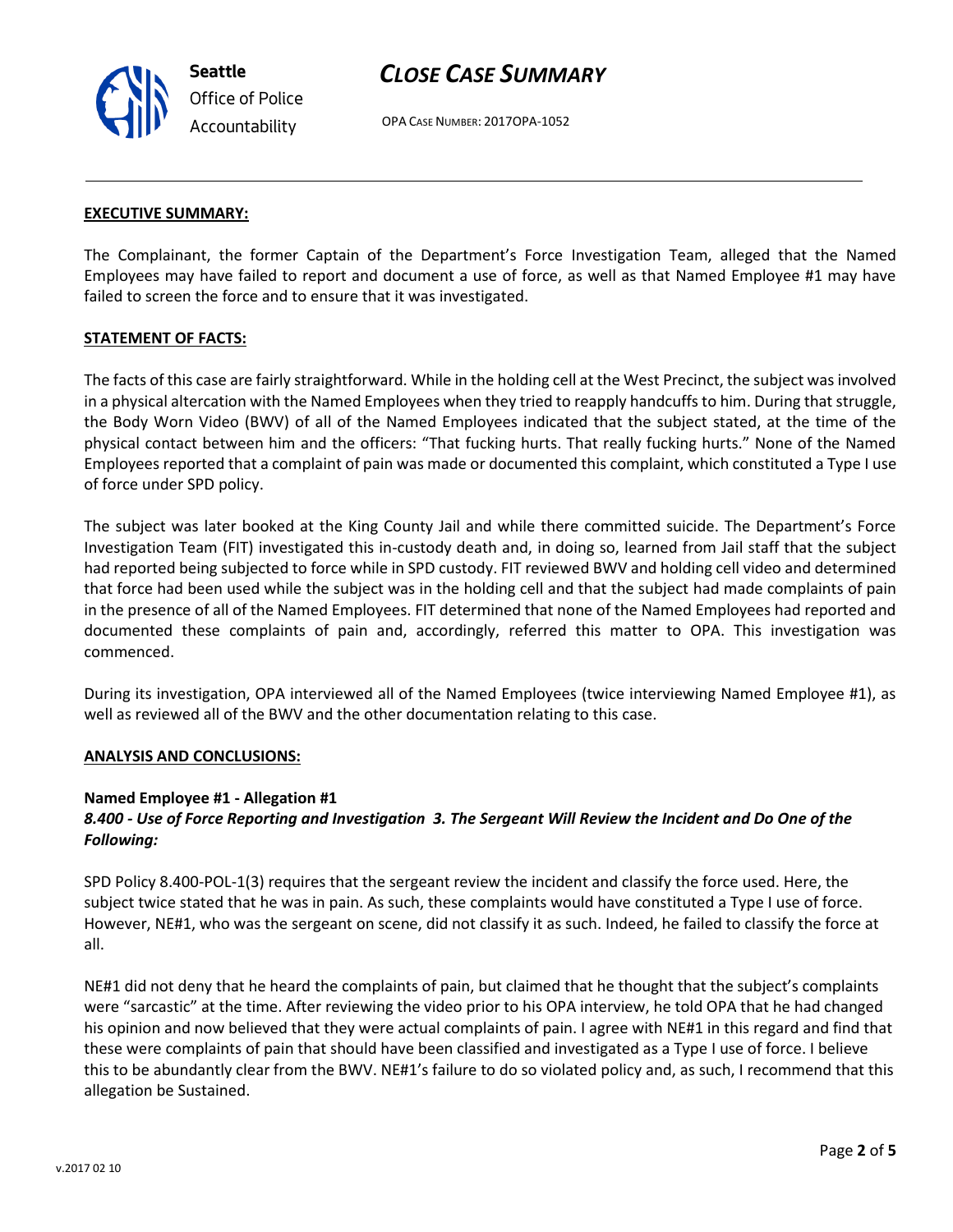

OPA CASE NUMBER: 2017OPA-1052

## Recommended Finding: **Sustained**

## **Named Employee #1 - Allegation #2** *8.400-POL-2 Use of Force - TYPE I INVESTIGATIONS 1. Sergeants Must Screen Uses of Reportable Force In-Person With the Involved Officer and [...]*

SPD Policy requires that a sergeant investigating a reportable use of force must screen that force in-person with the involved officer and sets forth the requirements of the sergeant's investigation.

As indicated above, NE#1 did not classify the use of force, investigate it, require that it be documented, or screen it in-person with any of the involved officers. As such, no use of force reports were completed concerning this incident and it was not documented whatsoever. Accordingly, he failed to comply with this policy and I recommend that this allegation be Sustained.

Recommended Finding: **Sustained**

## **Named Employee #2 - Allegation #1** *8.400 - Use of Force Reporting and Investigation 1. Officers Shall Report All Uses of Force Except De Minimis Force*

SPD Policy 8.400-POL-1(1) requires that officers report all uses of force except for de minimis force. Here, the complaints of pain made by the subject constituted a Type I use of force that was required to be reported to a supervisor.

Named Employee #2 (NE#2), Named Employee #3 (NE#3), and Named Employee #4 (NE#4) all were in the immediate vicinity of the subject when he made the complaints of pain. All three were interviewed by OPA and asked about why they did not report the complaints. NE#2 told OPA that he did not hear the complaints because he was focusing on how to get the situation under control and because of all the other statements the subject had been making. NE#3 also denied hearing the subject's complaints of pain because his focus was on controlling the subject, preventing him from assaulting officers, and on the multiple other statements the subject had made. NE#3 was asked at his OPA interview about the fact that he directly responded to the subject's complaints of pain when he stated: "just relax and we'll stand you up." NE#3 explained that this statement was made in an attempt to deescalate the situation. Lastly, NE#4 stated that it was possible that he heard the complaints of pain but that he did not recall.

Based on my review of the BWV, the subject's complaints of pain were clear and a reasonable officer standing in his immediate vicinity would have heard his complaints and understood that these complaints needed to reported. As discussed above, NE#1 and at least one other officer responded directly to the complaints. While the subject was incredibly difficult throughout the entirety of his interaction with the Named Employees and while the Named Employees were extremely calm and performed admirably throughout this interaction, it was in violation of policy for them not to report the complaints of pain.

That being said, this case is somewhat unique as the complaints of pain were made both in the immediate presence of the officers *and* their direct supervisor. While the officers had the responsibility to report all complaints of pain to a supervisor, their supervisor there at the time of the complaints and would have already been aware of them.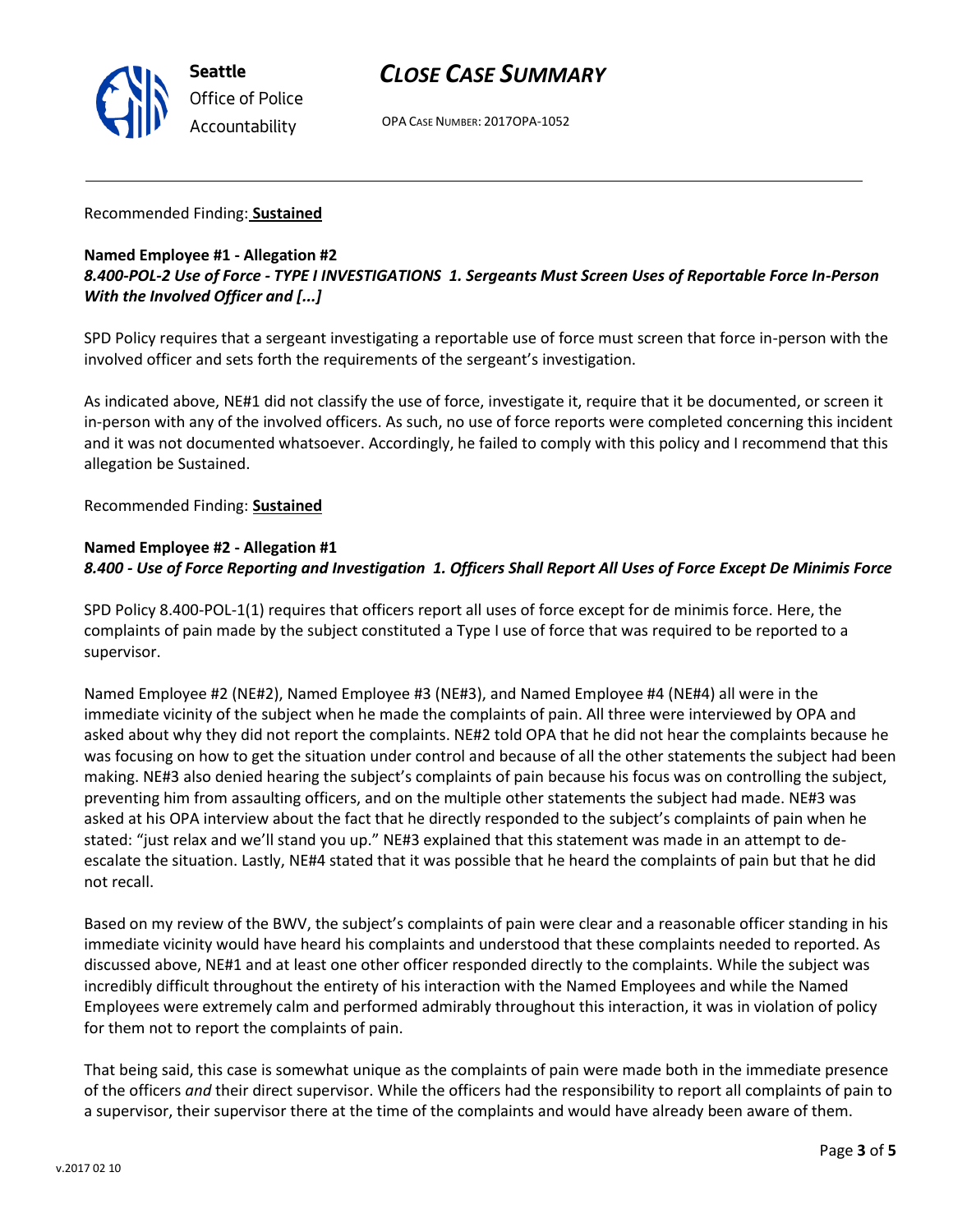

OPA CASE NUMBER: 2017OPA-1052

Under these specific circumstances, it appears to me to be illogical to require the Named Employees to report in this instance and to penalize them for not doing so. I note that had their supervisor not been present at the time of the complaints, I would have recommended that this allegation be Sustained as against them. Given that he was, however, and even though the Named Employees' failure to report the complaints of pain to NE#1 technically violated policy, I do not feel that a Sustained finding is warranted here. Instead, I recommend that this allegation be Not Sustained – Training Referral.

• **Training Referral**: NE#2, NE#3, and NE#4 should be re-trained concerning the elements of SPD Policy 8.400 and the requirement that they report complaints of pain to a supervisor. These Named Employees should receive counseling from their chain of command concerning their failures to do so in this case and the fact that this conduct was outside of the expectations of the Department. These Named Employees should be reminded by their chain of command that reporting complaints of pain and force is a crucial part of the Department's requirements under the Consent Decree and maintaining full and effective compliance. This re-training and associated counseling should be memorialized in a PAS entry.

Recommended Finding: **Not Sustained (Training Referral)**

## **Named Employee #2 - Allegation #2** *8.400-POL-2 Use of Force - TYPE I INVESTIGATIONS 2. Officers Shall Document All Uses of Reportable Force*

SPD Policy 8.400-POL-2 requires that in a Type I use of force investigation officers document all uses of reportable force, including complaints of pain.

During their OPA interviews, NE#2, NE#3 and NE#4 all asserted that they received no direction from NE#1 to generate any use of force documentation concerning the subject's complaints of pain or any indication that NE#1 was intending to complete a Type I force investigation. At his second OPA interview, NE#1 stated that, after the subject was under control, he asked the other Named Employees whether any of them had used reportable force and they all stated no. NE#1 told OPA that none of the other Named Employees asked him whether they should complete use of force reports.

Given that I find that the Named Employees, or at the very least a reasonable officer in their place, heard or should have heard the complaints of pain, I also find that they had an obligation to both report and document these complaints. I further find that NE#2, NE#3, and NE#4 should have been aware of this obligation even when they did not receive explicit direction to do so from a supervisor. However, under the specific circumstances of this case, I do not believe that a Sustained finding is warranted. Instead, I recommend that these Named Employees receive a Training Referral.

• **Training Referral**: NE#2, NE#3, and NE#4 should be re-trained concerning the elements of SPD Policy 8.400- POL-2 and, specifically, the requirement that they document complaints of pain in a use of force report. These Named Employees should be reminded that this obligation exists even where a supervisor does not explicitly direct them to create a use of force report. The Named Employees should be counseled concerning the importance of documenting complaints of pain and force and how their failure to do so in this case fell outside of the Department's expectations. This re-training and associated counseling should be memorialized in a PAS entry.